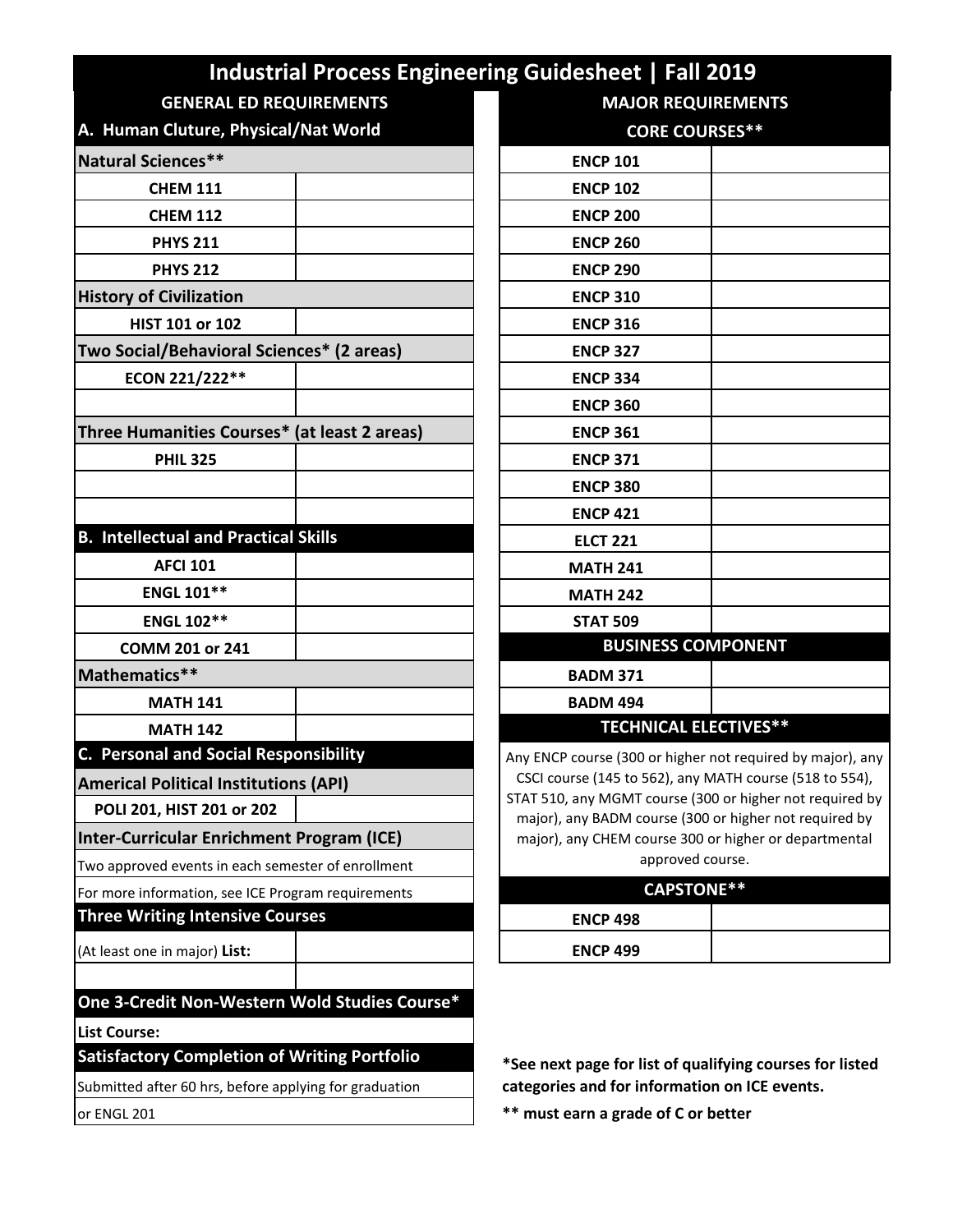# **Industrial Process Engineering Guidesheet | Fall 2019**

**bolded numbers indicate that course also qulaifies as a Non-Western**

**Theater** (THEA): 161, 361, 362 492 492 **Humanities** (HUMA): 107, 201, 202, 211, 301 **Religion** (RELG): 101, **103**, 301, 302, 390, 399 **Art History** (ARTH): 105, 106, 206, 312, 335, **397**, 398 **Communications** (COMM): 351, 352, 353, **450**, 455, 462 **History** (HIST): All history courses. **NOTE:** If HIST 101 or HIST 102 is used towards History of Civilization requirement, the same course cannot count for the Humanities requirement. Also, if HIST 201 or HIST 202 is used towaards the Americal Political Institutions requirement, the same course cannot count for the Humanities requirement **Honors** (HONS): 101 **English** (ENGL): 281, 282, 283, 284, 285, 288, 289, 290, **291**, 295, 301, 362, **385**, 389, 390, 391, 392, 393 394, 395, 401, 405, 407, 411, 412, 415, 416, 417, 419, 423, 424, 425, 426, 427, 428, 430, 431, **435**, 449, 474, 491, 494 **Foreign Languages, Literatures & Culture:** (FREN): 302, **303**, 305, **306**, 307, **388**, 397, 398, 399 (GERM): 303, 305, 395, 397, 398, 399 (SPAN): **303**, 308, 319, **320**, **321**, 340, **380**, **388**, **397**, 399, **426**, **488**, 498 **Music** (MUSC): 173, 175, 371, 372, 374, 393 **Sociology** (SOCY): 310 **Philosophy** (PHIL): 102, 211, 302, 303, 304, 311, 312, 350, 390, 399

# **HUMANITIES COURSES SOCIAL AND BEHAVIORAL SCIENCES COURSES**

**Any of the following disciplines:**

**Psychology** (PSYC)

**Sociology** (SOCY) (see below for non-western courses)

**Anthropology** (ANTH) (see below for non-western courses)

**Political Science** (POLI) (see below for non-western courses)

**Geography** (GEOG) (see below for non-western courses)

**Honors** (HONS): 101

## **NON-WESTERN qualifying courses**

**Art History** (ARTH): 397

**Anthropology** (ANTH): 102, 315, 352, 490

**Communications** (COMM): 450

**English** (ENGL): 291, 385, 435

**Foreign Languages, Literatures & Culture:** (FREN): 303, 306, 388 (SPAN): 303, 320, 321, 380, 388, 397, 426, 488

**Geography** (GEOG): 102

**History** (HIST): 345, 346, 347, 361, 362, 366, 423, 447,

**Music** (MUSC): 175

**Political Science** (POLI): 101, 103, 330, 344, 487, 488,

**Religion** (RELG): 103

**CRITICAL INQUIRY**

Freshman must take Critical Inquiry (AFCI 101) in their first semester of enrollment at USC Aiken. Student in degree programs which require more than 16 credit hours in the first semester of enrollment may complete Critical Inquiry during their second academic semester.

# **INTER-CURRICULAR ENRICHMENT (ICE)**

**Undergraduate** students will attend at least 2 ICE events per academic semester up to a total of 16 over their 4-year college career. Freshman Convocation will constitute the first ICE event for entering freshman.

**Transfer** students will complete 2 ICE events for each academic semester remaining before graduation.

**Part-time** students will complete 2 ICE events for every 15 hours of completed course credit.

Students paricipating in **Study Abroad** programs may earn 2 ICE events while oversees by participating in preapproved inter-curricular academic events.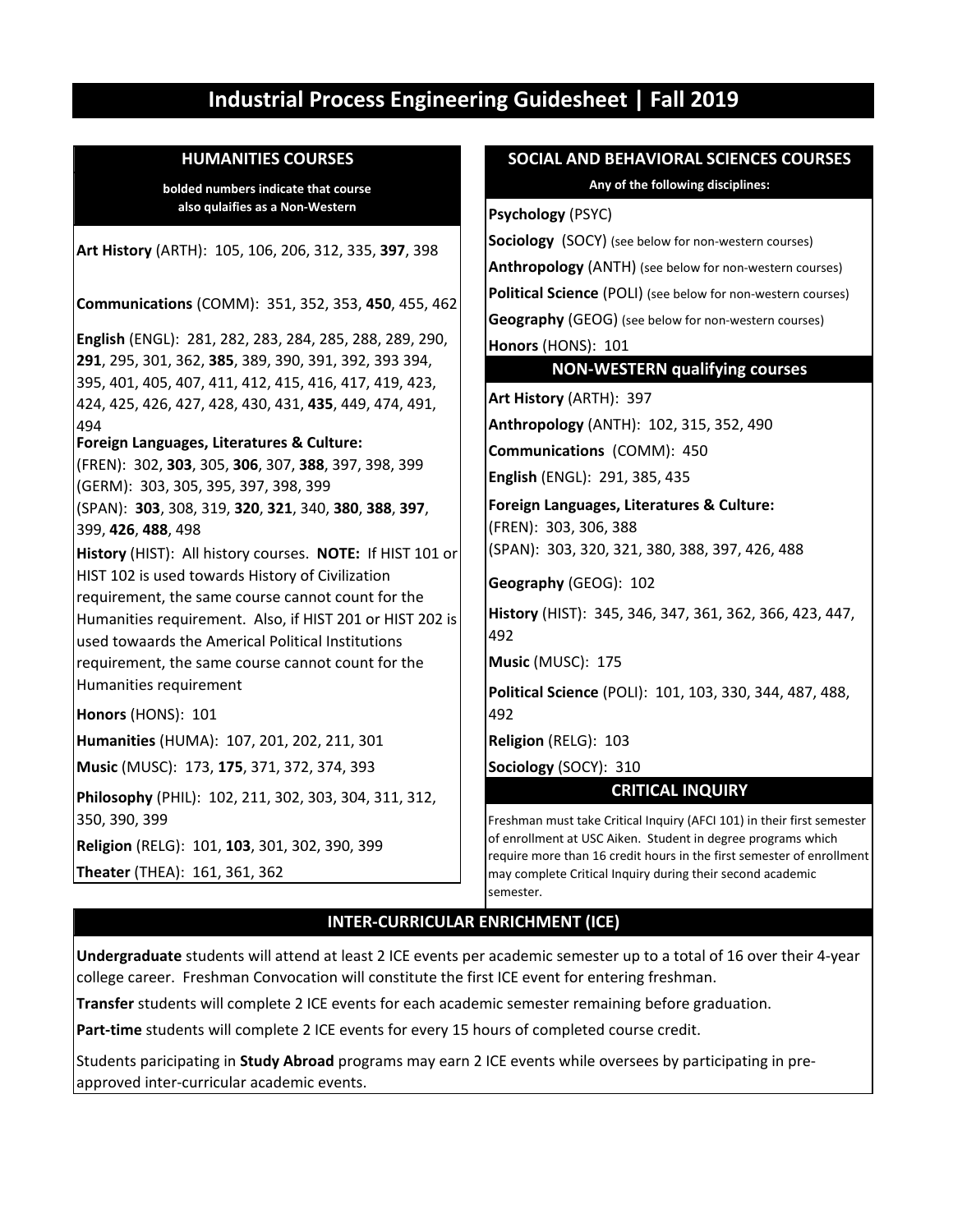# **INDUSTRIAL PROCESS ENGINEERING CURRICULUM SHEET | Fall 2019**

|                  |                                 | <b>FRESHMAN (35)</b>      |                  |                                       |                          |
|------------------|---------------------------------|---------------------------|------------------|---------------------------------------|--------------------------|
|                  | <b>FALL</b>                     |                           |                  | <b>SPRING</b>                         |                          |
| <b>ENCP 101</b>  | Introduction to Engineering I   | 3                         | <b>ENCP 102</b>  | Introduction to Engineering II        | 3                        |
| <b>CHEM 111</b>  | General Chemistry I & Lab       | 4                         | <b>CHEM 112</b>  | General Chemistry II & Lab            | 4                        |
| <b>ENGL 101</b>  | Critical Reading & Comp.        | 3                         | <b>ENGL 102</b>  | <b>Rhetoric &amp; Composition</b>     | 3                        |
| <b>MATH 141</b>  | Calculus I                      | $\overline{4}$            | <b>MATH 142</b>  | Calculus II                           | $\overline{\mathcal{L}}$ |
| <b>AFCI 101</b>  | <b>Critical Inquiry</b>         | 1                         |                  | ECON 221/222 Micro/Macro Economics    | 3                        |
| <b>ELECTIVE</b>  | Humanities                      | 3                         |                  |                                       |                          |
|                  |                                 | 18                        |                  |                                       | $\overline{17}$          |
|                  |                                 | <b>SOPHOMORE (34)</b>     |                  |                                       |                          |
|                  | <b>FALL</b>                     |                           |                  | <b>SPRING</b>                         |                          |
| <b>ENCP 200</b>  | <b>Statics</b>                  | 3                         | <b>ENCP 290</b>  | Thermodynamics Fund.                  | 3                        |
| <b>ELCT 221</b>  | <b>Circuits</b>                 | 3                         | <b>ENCP 260</b>  | Intro. to Mechanics of Solids         | 3                        |
| <b>MATH 241</b>  | <b>Vector Calculus</b>          | $\overline{\mathbf{4}}$   | <b>MATH 242</b>  | Elem. Differential Equations          | $\overline{\mathcal{A}}$ |
| <b>PHYS 211</b>  | Essentials of Physics I & lab   | 4                         | <b>PHYS 212</b>  | Essentials of Physics II & lab        | $\overline{\mathcal{A}}$ |
| COMM 201/241     | <b>Public Speaking</b>          | $\sqrt{3}$                | <b>STAT 509</b>  | <b>Statistics for Engineers</b>       | $\overline{3}$           |
|                  |                                 | $\overline{17}$           |                  |                                       | 17                       |
|                  |                                 | <b>JUNIOR (30)</b>        |                  |                                       |                          |
|                  | <b>FALL</b>                     |                           |                  | <b>SPRING</b>                         |                          |
| <b>ENCP 361</b>  | Instrumentation, Meas, Stats    | 3                         | <b>ENCP 334</b>  | <b>Quality Control &amp; Planning</b> | 3                        |
| <b>ENCP 371</b>  | <b>Engineering Materials</b>    | 3                         | <b>ENCP 327</b>  | Design of Mech. Elements              | 3                        |
| <b>ENCP 360</b>  | <b>Fluids</b>                   | 3                         | <b>ENCP 310</b>  | <b>Dynamics</b>                       | $\frac{3}{3}$            |
| <b>BADM 371</b>  | <b>Principles of Management</b> | 3                         | <b>ELECTIVE</b>  | History                               |                          |
| <b>ELECTIVE</b>  | <b>Humanities</b>               | 3                         | <b>ELECTIVE</b>  | <b>API</b>                            | $\overline{3}$           |
|                  |                                 | 15                        |                  |                                       | 15                       |
|                  |                                 | <b>SENIOR (30)</b>        |                  |                                       |                          |
|                  | <b>FALL</b>                     |                           |                  | <b>SPRING</b>                         |                          |
| <b>ENCP 380</b>  | <b>Systems Engineering</b>      | 3                         | <b>ENCP 421</b>  | <b>Engineering Economics</b>          | 3                        |
| <b>ENCP 498</b>  | Senior Capstone I               | 3                         | <b>ENCP 499</b>  | Senior Capstone II                    | 3                        |
| <b>ENCP 316</b>  | <b>Control Systems</b>          | 3                         | <b>PHIL 325</b>  | <b>Engineering Ethics</b>             | $\mathbf{3}$             |
| <b>TECH ELEC</b> | <b>Technical Elective</b>       | 3                         | <b>TECH ELEC</b> | <b>Technical Elective</b>             | 3                        |
| <b>ELECTIVE</b>  | Soc/Behav                       | $\ensuremath{\mathsf{3}}$ | <b>BADM 494</b>  | <b>Project Management</b>             | $\overline{3}$           |
|                  |                                 | 15                        |                  |                                       | $\overline{15}$          |

#### **ADDITIONAL REQUIREMENTS**

Three Writing Intensive Courses (at least one in major) One 3-Credit Non-Western World Studies Course Satisfactory Completion of Writing Portfolio (or ENGL 201)

## **TECHNICAL ELECTIVES**

Any ENCP course (300 or higher not required by major), any CSCI course (145 to 562), any MATH course (518 to 554), any MGMT course (300 or higher not required by major), any BADM course (300 or higher not required by major), any CHEM course 300 or higher or departmental approved course